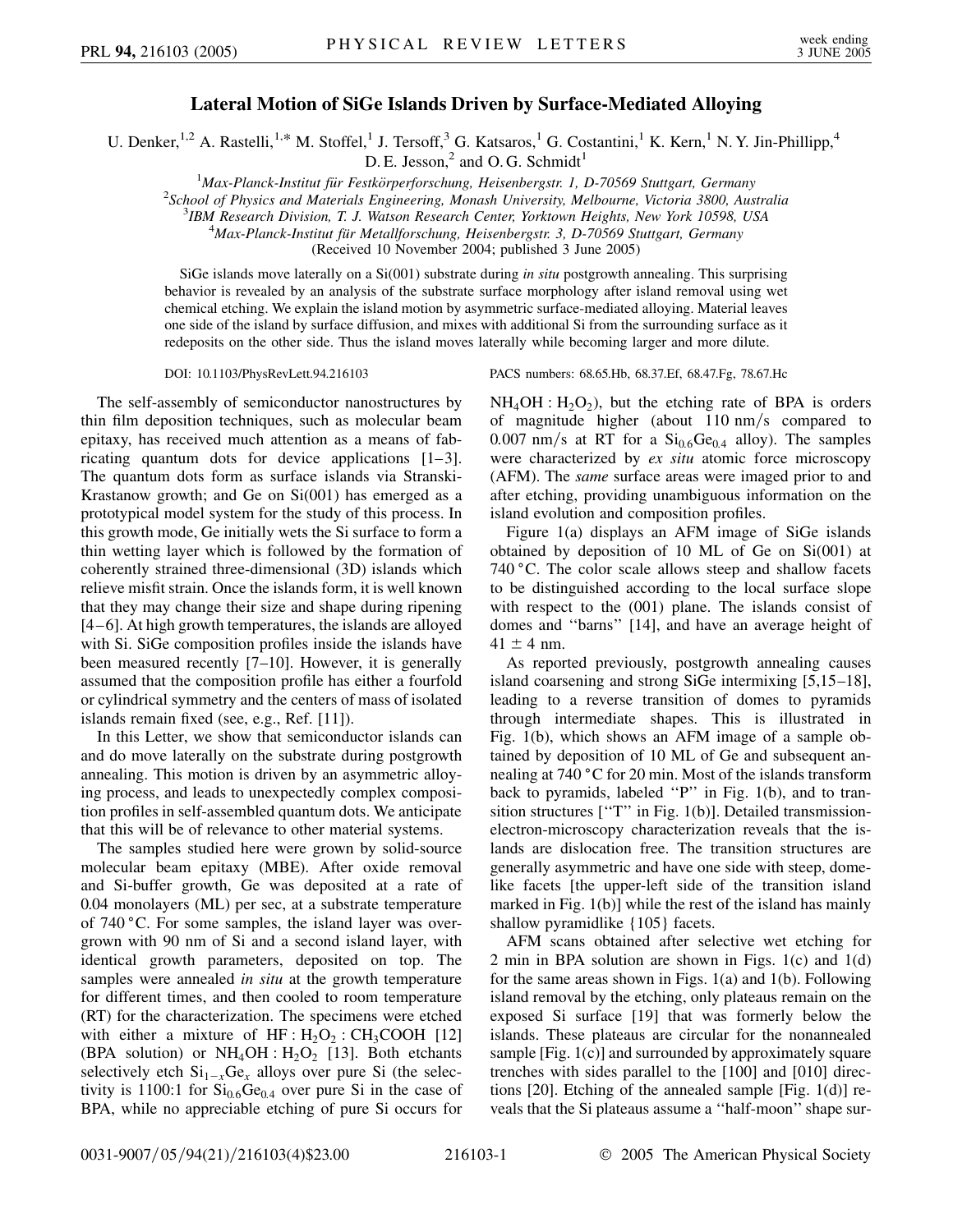

FIG. 1 (color online). AFM images of SiGe islands (a),(b) before and (c),(d) after selective etching in BPA solution. The amount of Ge deposited was 10 ML at 740 °C; color scale in left and right panels represents slope and height, respectively. In (a),(c) the sample was cooled to RT immediately after growth while in  $(b)$ , (d) the sample was annealed for 20 min at 740 °C. Solid circles in (c),(d) indicate representative Si plateaus. The dashed circles in (b),(d) mark island perimeters after annealing.

rounded by asymmetric trenches. By comparing the halfmoons with the original plateaus [see black circle in Fig. 1(c)] and measuring samples annealed for shorter periods (not shown), we find that the half-moon shaped plateaus are remnants of the original circular plateaus. While the apex of the island lies above the center of the plateau for the nonannealed sample, it is significantly displaced from the plateau center after annealing. We can thus conclude that, during annealing, islands not only intermix and change their shape, but also *move* laterally on the surface.

This is clearly illustrated in Fig. 2, where line scans of representative islands are plotted before (solid line) and after (dashed line) etching in BPA solution. The cross sections are taken along the dashed segments shown in Fig. 1. Figure 2(a) shows a typical dome-shaped island which sits on a symmetrical plateau that is uncovered after etching. Triangles below the line scan indicate the trench minima. Figure 2(b) is a transition island with domelike facets on the left side, close to a deep trench, and shallower facets on the opposite side. The etching reveals an asymmetric plateau under the steep part of the island. The area comprising the asymmetric plateau and the deep trench has exactly the same size as the plateau in Fig.  $2(a)$ , as emphasized by the triangles below the line scan. The arrow marked with *d* indicates the estimated distance that the island apex has moved during annealing.

These results can be explained by lateral island motion, which occurs by material removal from the left side of the island and attachment on the right side. As a consequence of this motion, part of the initially circular Si plateau



FIG. 2 (color online). AFM line scans, taken along the dashed segments shown in Fig. 1, of two representative SiGe islands (a) prior to and (b) after annealing for 20 min at  $740\degree$ C. Triangles represent the position of the trench minima around the Si plateau before annealing. (c)  $440 \times 440$  nm<sup>2</sup> AFM images (3D view) of an island after sample annealing for 10 min at  $740\degree C$  (top) and subsequent etching in a  $NH<sub>4</sub>OH$  :  $H<sub>2</sub>O<sub>2</sub>$  solution at RT for 80, 170, and 620 min (from top to bottom). The arrows in (b) and in the bottom panel of (c) represent the displacement *d* undergone by the island apex during annealing.

becomes uncapped and diffuses away from the compressed region at the foot of the receding left edge of the island, leaving behind a deep trench. In contrast, the remaining part of the Si plateau buried under the island is preserved, because it is never exposed to surface diffusion. (Mass transport due to bulk interdiffusion seems to be negligible under our growth and annealing conditions, as indicated by the observation of clear half-moon structures even after annealing periods as long as 10 h.) At the same time, the right island edge advances, continuously generating a new, shallower trench at its foot, which is overgrown during further island movement. The island/substrate interface [dark area inside the dashed circle in Fig. 1(d)] of the newly formed portion of the island is therefore slightly lower than the surrounding substrate.

In addition to moving laterally, the average island size increases, as seen in Fig. 3. We interpret this as due to island coarsening (the size distribution broadens with time) and, most importantly, to incorporation of Si into the islands, since the total amount of material contained in the islands is found to increase during annealing. Ultimately, the Si must come from the substrate, since that is the only source of additional material. Bulk diffusion of Si from the regions of the substrate below the islands appears to be negligible, as discussed above; and in any case it should be accompanied by migration of an equal amount of Ge into the substrate, leading to no net increase of the total volume of material in the islands. We therefore conclude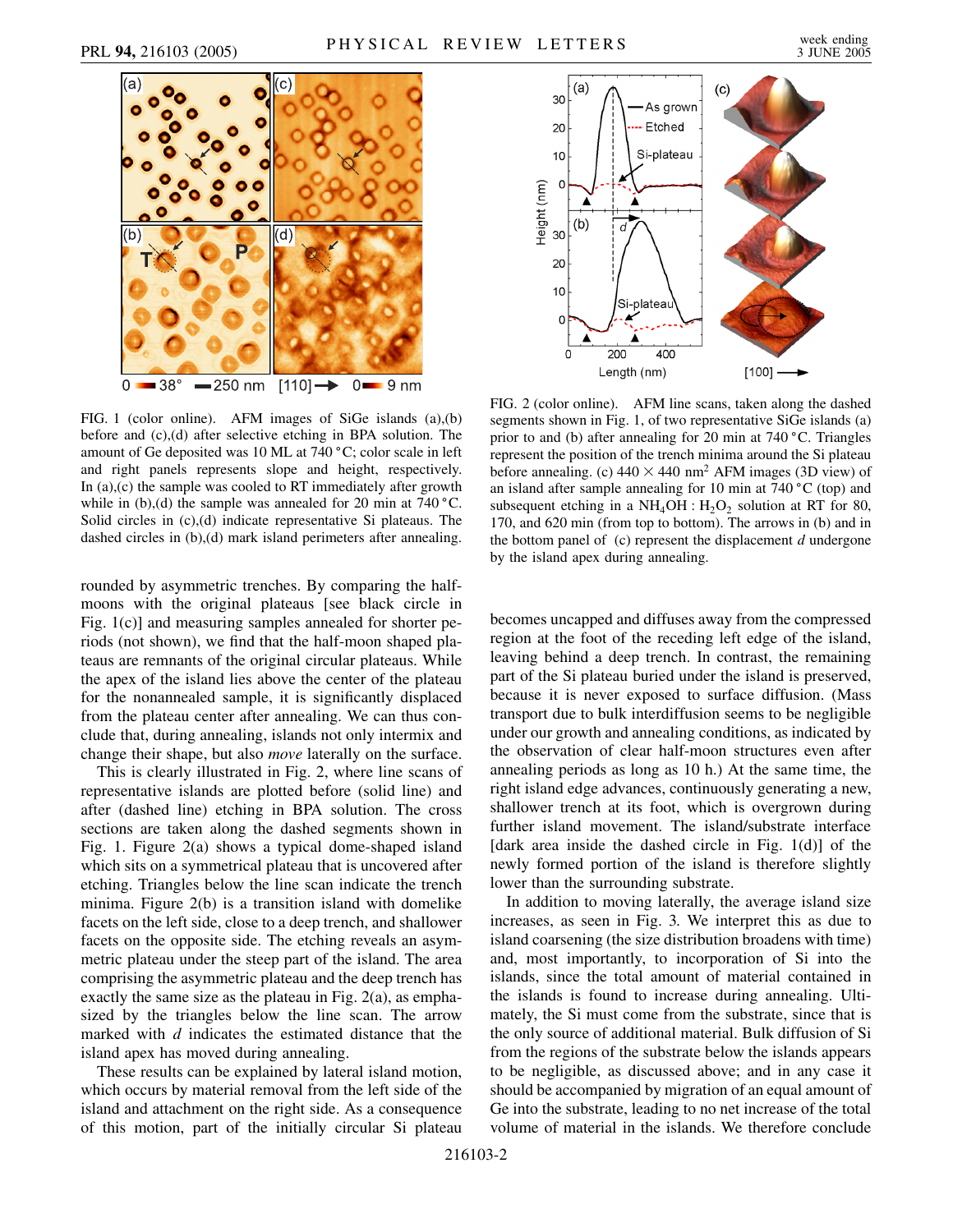that the Si incorporated into the islands comes from the region between islands, via surface diffusion.

For annealing periods up to 10–20 min we find that the island volume increase is roughly equal to the volume of material removed from all areas below the substrate level, including the island trenches, and the depressions seen on the substrate in regions with high density of islands [20] [visible as dark areas in Fig. 1(d)]. For longer annealing times, also Si coming from regions far away from the islands is apparently contributing to the island volume increase. It is known that islands intermix during growth [10] and that SiGe intermixing occurs already during the growth of the wetting layer [21]. Moreover, when islands form, they capture material from the wetting layer [22]. We expect that this process renders the wetting layer sufficiently thin, so that Si from subsurface layers can readily reach the surface during annealing.

Si diffusion through the wetting layer provides an effectively infinite reservoir of Si at the chemical potential of bulk Si [23]. Si from this reservoir is mixed into the Ge taken from the receding side of the island, and the resulting alloy is added onto the growing side. Thus there is SiGe intermixing over a large part of the island volume, achieved *exclusively by surface diffusion*.

This alloying reduces the strain [18,24], causing the newly formed portions of the island to assume a pyramidlike shape. In Fig. 2(b), the left side of the transition island is still domelike, while the right side is pyramidlike. Etching experiments with  $NH<sub>4</sub>OH$  :  $H<sub>2</sub>O<sub>2</sub>$  demonstrate that the domelike side, lying above the half-moon shaped plateau, is etched faster than the remaining island part. This is demonstrated in Fig. 2(c), which shows a sequence of AFM images of an island etched for increasingly long times at RT (see figure caption for details). These results are consistent with a Ge-rich composition of the left side, which we interpret as a remainder of the original island from before annealing, and a lower Ge content of the right island side, because of the Si added to this side during the motion.

The island displacement depends on the annealing time. This is quantified by measuring the distance *d* between the centers of the island base before and after annealing [see bottom panel of Fig. 2(c)]. The average value of *d* as a function of annealing time is shown in Fig. 3. The displacement increases rapidly for short annealing times, and begins to slow down after about 20 min. Meanwhile, the average island volume increases.

In order to understand the origin of the island motion, we consider a strictly facetted pyramidal island of pure Ge. We assume that there is no composition dependence of the surface energy, and we neglect the island strain relaxation. Though highly simplified, this is sufficient to illustrate the physical origin of the lateral motion. To test for a lateralmotion instability, we assume an initial small motion, and examine whether the chemical potentials favor further motion, or tend to stop or reverse the motion.

Consider an island in which an alloy layer with Ge composition *x* has been formed by removing Ge from one side (or two adjacent sides) of the pyramid and adding it to the opposite side(s), along with some Si originating from the substrate via surface diffusion [Fig. 4(a)]. The difference in Ge chemical potential between the mixed side and the pure-Ge side is  $\Delta \mu_{\text{Ge}} = kT \ln(x) - U(1-x)^2$ , where *U* is the strain energy per atom for pure Ge. The two terms correspond to entropy and strain energy, and both are always negative, favoring the process. (Ge motion alone contributes no change in volume or surface energy.)

Therefore, Ge is drawn from the bare side to add to the mixed side, if Si is supplied simultaneously. During annealing, the substrate acts as a reservoir for Si; and the difference in Si chemical potential between the substrate and the alloyed side of the island is  $\Delta \mu_{Si} = kT \ln(1 - x)$   $x^2U + \Gamma V^{-1/3}$ . Here *V* is the island volume and  $\Gamma$  reflects the surface energy (and also includes geometrical factors, etc.). The first two terms on the right side of the equation are always negative, so Si is always drawn from the substrate to add to the island, unless the surface energy term becomes dominant.

Note that the alloy covers the right (growing) side of the island, so on that side the pure-Ge core is not accessible by surface diffusion, and only the alloyed surface layer is relevant. But on the left (shrinking) side of the island, Si cannot be incorporated (or not to any depth beyond what is accessible by surface diffusion [23]), so the pure-Ge core remains exposed and can continue to diffuse away.

In reality, islands are not pure Ge, because some intermixing occurs during growth [8,10,25]. Nevertheless, if bulk diffusion is negligible, material can only be removed stochiometrically, so the same arguments apply (with a quantitative reduction of the energy differences). Including island relaxation and more complex shape evolution [6] would modify the effect quantitatively but not qualitatively. The important point is that this basic mechanism



FIG. 3. Average displacement (solid squares) and volume (empty circles) of islands as a function of annealing time. Lines illustrate the main trend. (The data points corresponding to the nonannealed sample are shifted in order to be displayed in logarithmic scale.)